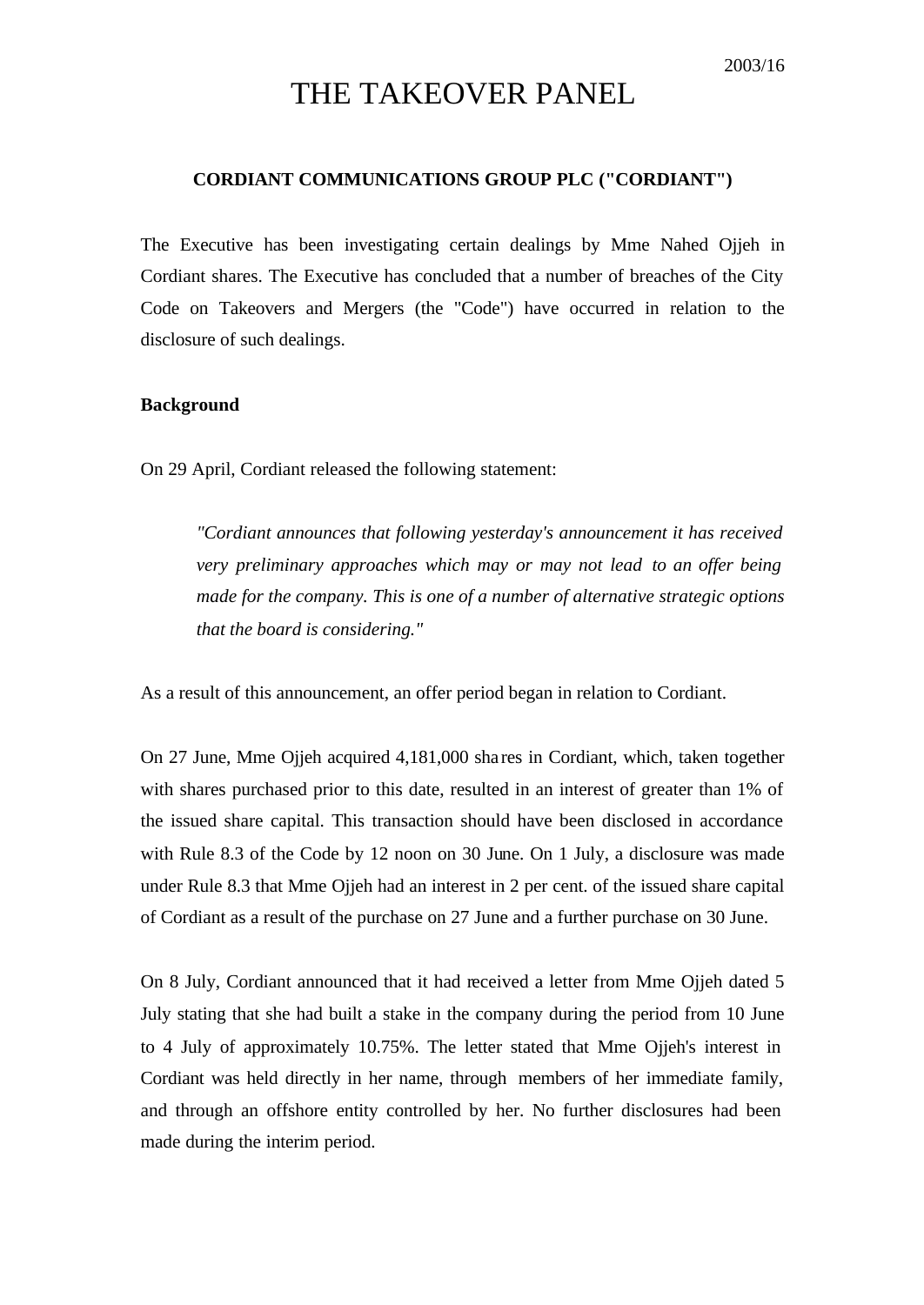The Executive was concerned that Mme Ojjeh's interest in Cordiant's share capital had not been disclosed in accordance with the Code and, accordingly, commenced an investigation into her share dealings.

### **Undisclosed dealings**

As a result of its investigations, the Executive established that a significant number of dealings in relevant securities had been undertaken by, or on behalf of, Mme Ojjeh since 1 July, i.e. the date of Mme Ojjeh's first Rule 8.3 disclosure. As at 9 July, Mme Ojjeh announced an interest in 9.89% of Cordiant's issued share capital through her own account, that of her son, Akram Ojjeh, her daughter, Lara Tlass and DACOR, a company wholly owned by Mme Ojjeh. None of these dealings had been disclosed by Mme Ojjeh, as they should have been, by 12 noon on the business day following the relevant dealing. However, they were disclosed by Mme Ojjeh on 11 July following discussions with the Executive. Subsequently, on 17 July, Mme Ojjeh disclosed an interest in 10.95% of Cordiant's issued share capital.

### **Rule 8 and the importance of disclosure**

One of the consequences of the commencement of an offer period is that, under Rule 8.3 of the Code, any dealings in the shares of an offeree company by a person who owns or controls (directly or indirectly) 1% or more of any class of shares of the offeree company must be publicly disclosed by 12 noon on the business day following the date of the transaction. Further, a person who owns or controls 5% or more of any class of shares of the offeree company must disclose any dealings in accordance with Rule 8.1.

The Panel attaches the greatest importance to proper compliance with the Code's dealing disclosure requirements set out, principally, in Rule 8. The Code does not impose numerous restrictions on the ability of significant shareholders of an offeree company to deal in relevant securities during an offer period, but it does require prompt and accurate disclosure of any dealings by such persons.